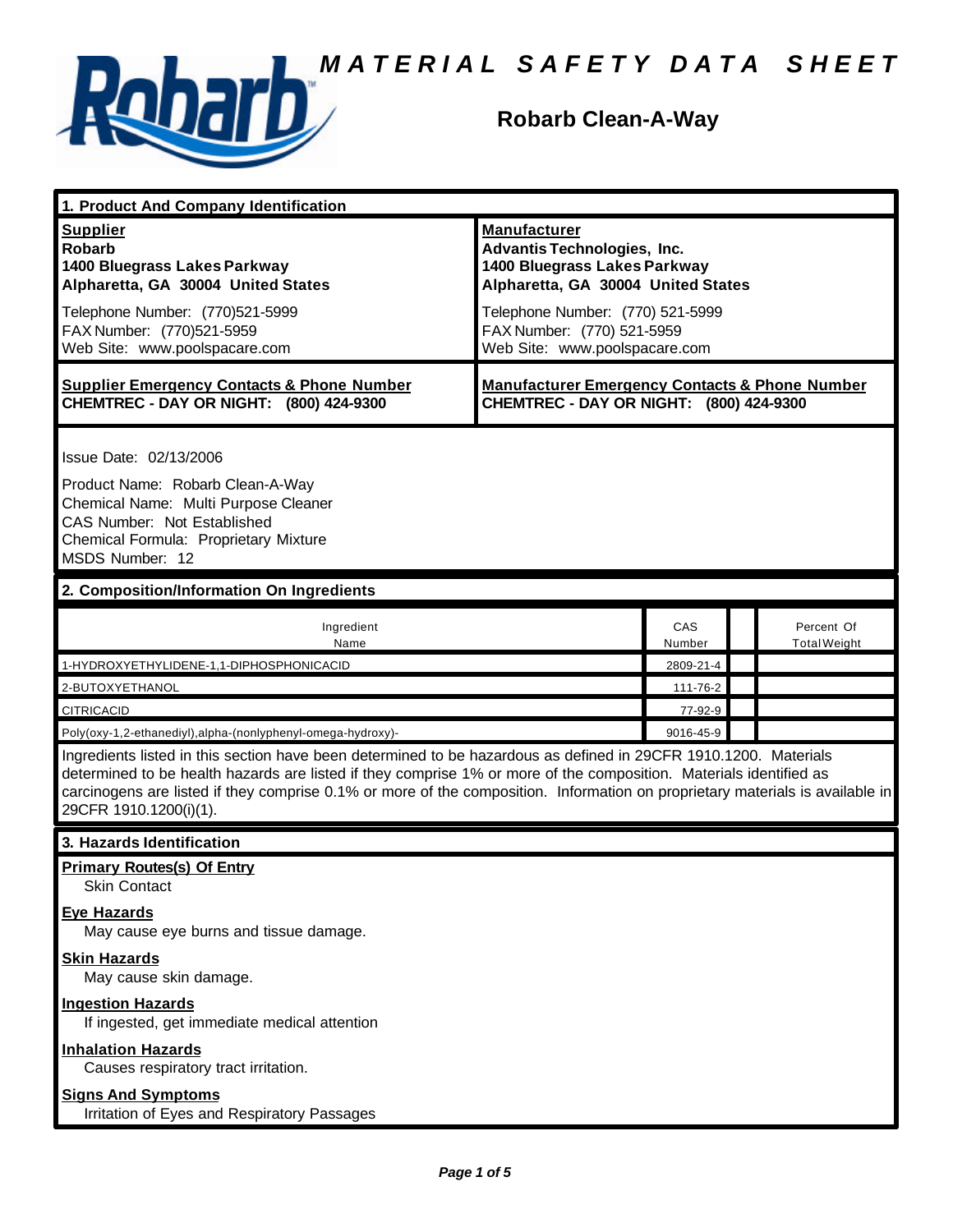# **Robarb Clean-A-Way**

| <b>First Aid (Pictograms)</b>                                                                                                                                                                          |
|--------------------------------------------------------------------------------------------------------------------------------------------------------------------------------------------------------|
| ⊙                                                                                                                                                                                                      |
|                                                                                                                                                                                                        |
| 4. First Aid Measures                                                                                                                                                                                  |
| <b>Eye</b><br>In case of contact, hold eyelids apart and immediately flush eyes with plenty of water for at least 15 minutes. Get<br>medical attention immediately.                                    |
| <b>Skin</b><br>In case of contact, immediately flush skin with soap and plenty of water. Get medical attention immediately if<br>irritation (redness, rash, blistering) develops and persists.         |
| Ingestion<br>Give Milk, Egg Whites of Baking Soda Immediately. Drink large amounts of water. Contact a physician or poison<br>control.                                                                 |
| <b>Inhalation</b><br>If inhaled, remove to fresh air. Consult a physician. If breathing is difficult, give oxygen.                                                                                     |
| <b>Fire Fighting (Pictograms)</b>                                                                                                                                                                      |
|                                                                                                                                                                                                        |
| 5. Fire Fighting Measures                                                                                                                                                                              |
| Flash Point: 150 °F                                                                                                                                                                                    |
| <b>Extinguishing Media</b><br>In case of fire, use water spray (fog) foam, dry chemical, or CO2.                                                                                                       |
| <b>Fire Fighting Instructions</b><br>Firefighters should wear self-contained breathing apparatus and full protective gear.                                                                             |
| 6. Accidental Release Measures                                                                                                                                                                         |
| Clean up spill immediately. Contain and/or absorb spill with inert material (e.g. sand, vermiculite). Flush spill area with<br>water. Use appropriate containers to avoid environmental contamination. |

### **Handling & Storage (Pictograms)**



### **7. Handling And Storage**

### **Handling And Storage Precautions**

Keep out of reach of children. Store material in a cool and dry place.

### **Work/Hygienic Practices**

Use safe chemical handling procedures suitable for the hazards presended by this material.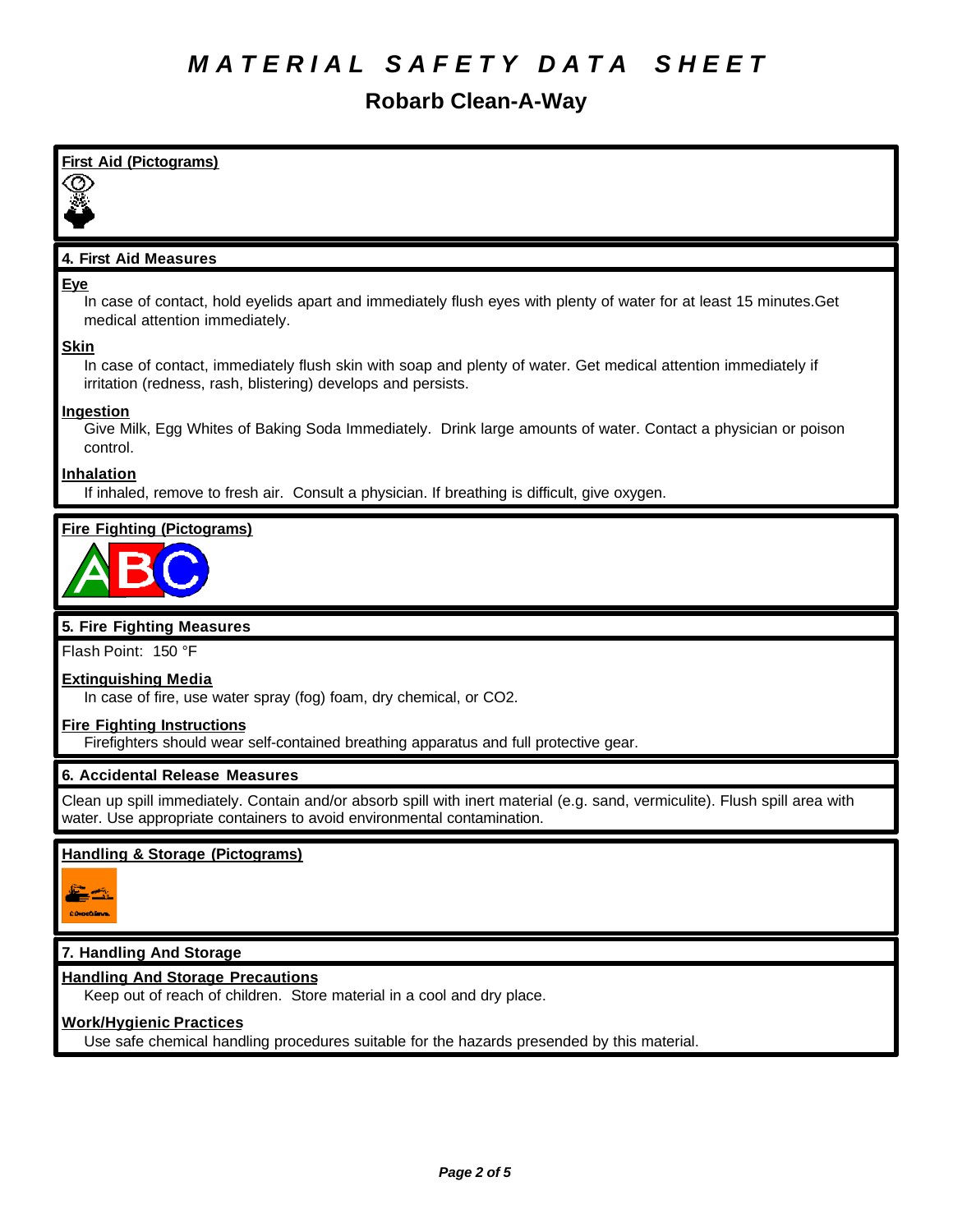## **Robarb Clean-A-Way**

**Protective Clothing (Pictograms)**



#### **8. Exposure Controls/Personal Protection**

#### **Engineering Controls**

Local exhaust acceptable. Special exhaust not required

#### **Eye/Face Protection**

Safety glasses with side shields or goggles.

#### **Skin Protection**

Chemical-resistant gloves.

#### **Respiratory Protection**

General room ventilation is normally adequate.

#### **Ingredient(s) - Exposure Limits**

2-BUTOXYETHANOL ACGIH TLV-TWA 20 ppm (Skin) OSHA PEL-TWA 50 ppm (Skin)

#### **9. Physical And Chemical Properties**

**Appearance** Clear liquid

#### **Odor**

Detergent

Chemical Type: Mixture Physical State: Liquid Melting Point: n/a °F Boiling Point: 215 °F Specific Gravity: 1.138 Molecular Weight: NOT DETERMINED Percent Volitales: NOT DETERMINED Vapor Pressure: 17 Vapor Density: 0.6 pH Factor: 1-3 Solubility: SOLUBLE IN WATER Evaporation Rate: 16.0 Corrosive

#### **10. Stability And Reactivity**

Stability: STABLE Hazardous Polymerization: WILL NOT OCCUR

#### **Conditions To Avoid (Stability)**

Avoid contact with strong acids and alkalis

### **Incompatible Materials**

Acids and Alkalis

### **Hazardous Decomposition Products**

Oxides of carbon, nitrogen, aldehydes,ketones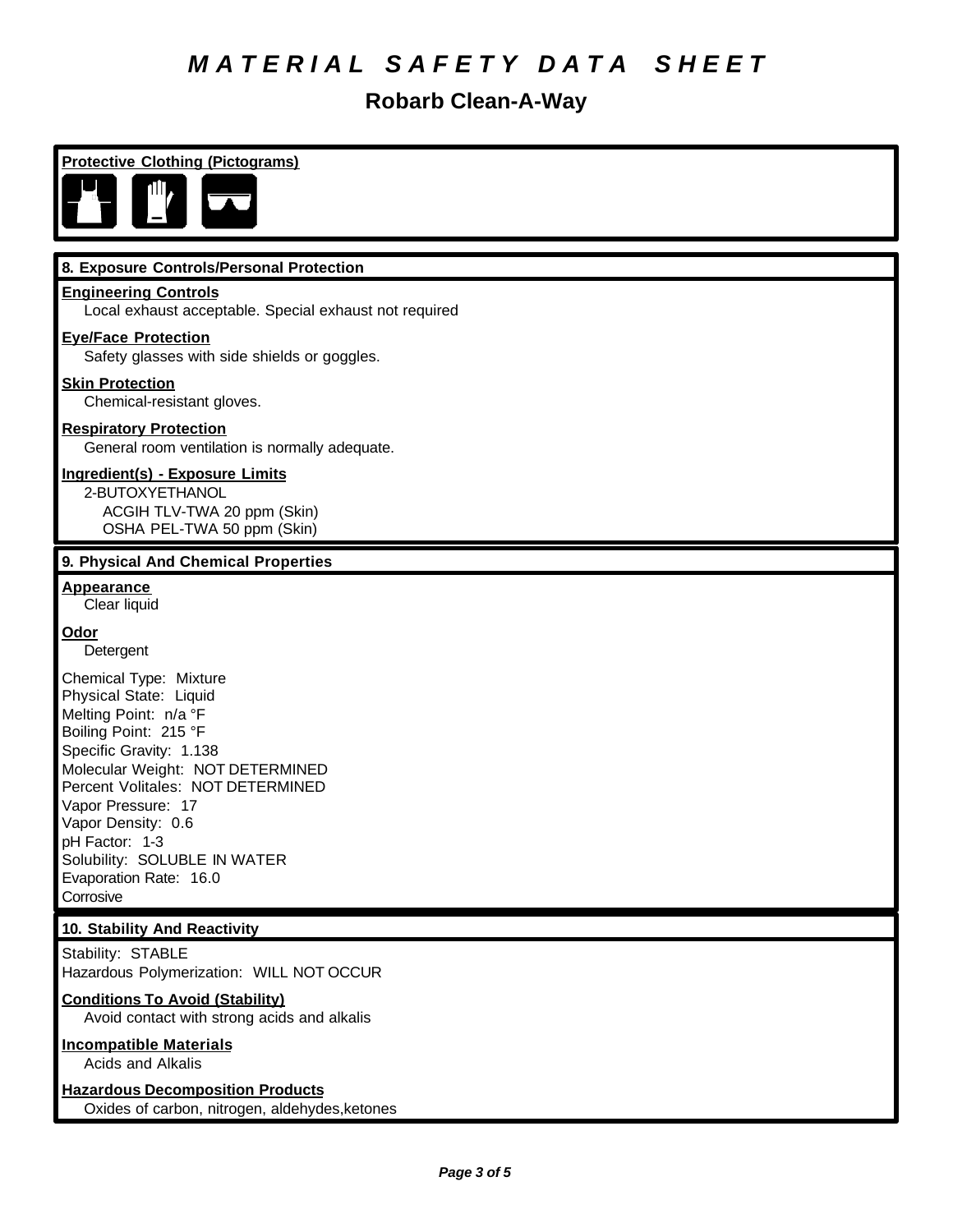## **Robarb Clean-A-Way**

| 11. Toxicological Information                                                                                                                                                                                                               |
|---------------------------------------------------------------------------------------------------------------------------------------------------------------------------------------------------------------------------------------------|
| <b>Acute Studies</b><br>Concentrated product corrosive to skin and mucous membranes                                                                                                                                                         |
| 12. Ecological Information                                                                                                                                                                                                                  |
| No Data Available                                                                                                                                                                                                                           |
| 13. Disposal Considerations                                                                                                                                                                                                                 |
| Refer to applicable local, state and federal regulations as well as industry standards.                                                                                                                                                     |
| 14. Transport Information                                                                                                                                                                                                                   |
| <b>Proper Shipping Name</b><br>Corrosive Liquid, Acidic, Organic, N.O.S. (1-Hydroxyethylidene-1,1-Diphosphonic Acid)                                                                                                                        |
| <b>Hazard Class</b><br>8, PGIII (<=4L Consumer Commodity ORM-D)                                                                                                                                                                             |
| <b>DOT Identification Number</b><br><b>UN3265</b>                                                                                                                                                                                           |
| <b>Additional Shipping Paper Description</b><br>North American Emergency Response Guide No.153<br>Not regulated by DOT for ground shipments [see exception for material corrosive to steel/aluminum 49CFR<br>173.154(d)].                   |
| 15. Regulatory Information                                                                                                                                                                                                                  |
| Ingredient(s) - U.S. Regulatory Information<br>2-BUTOXYETHANOL<br>SARA Title III - Section 313 Form "R"/TRI Reportable Chemical<br><b>SARA - Acute Health Hazard</b><br>SARA - Chronic Health Hazard<br>SARA - Fire Hazard                  |
| Ingredient(s) - State Regulations<br>2-BUTOXYETHANOL<br>New Jersey - Workplace Hazard<br>New Jersey - Environmental Hazard<br>Pennsylvania - Workplace Hazard<br>Massachusetts - Hazardous Substance<br>New York City - Hazardous Substance |
| <b>NFPA</b><br><b>HMIS</b>                                                                                                                                                                                                                  |
| 2 <br><b>HEALTH</b><br>$\mathbf 1$<br><b>FLAMMABILITY</b><br>$\blacksquare$<br><b>REACTIVITY</b><br>$\mathbf 1$<br>D<br><b>PERSONAL</b><br><b>PROTECTION</b>                                                                                |
| 16. Other Information                                                                                                                                                                                                                       |
| <b>Revision/Preparer Information</b><br><b>MSDS Preparer: JHW</b>                                                                                                                                                                           |